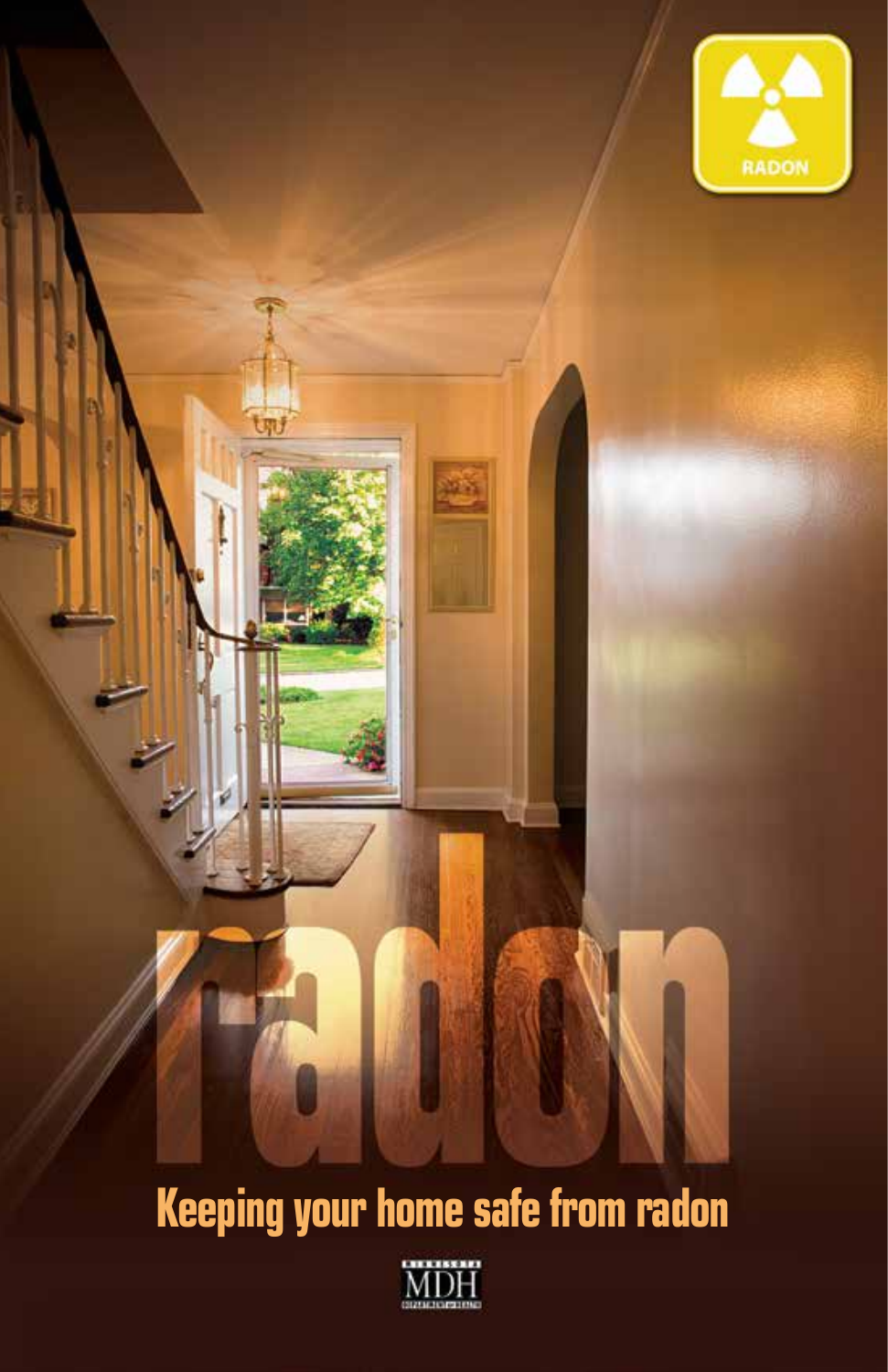# **index**

| Facts about radon                   | p  |
|-------------------------------------|----|
| <b>Pathways</b> into your home      | 4  |
| Air pressure and radon              | 6  |
| How to perform a radon test         | 8  |
| Understanding radon test results 10 |    |
| Lowering radon in existing homes 12 |    |
| Radon-resistant new construction 16 |    |
| <b>Real estate</b> and radon        | 20 |
| <b>Glossary of terms</b>            | 24 |

# $\mathsf{BAD}\nolimits$  is a colorless.

odorless radioactive gas that seeps up from the earth. When inhaled, it gives off radioactive particles that can damage the cells that line the lung.

Long-term exposure to radon can lead to lung cancer. In fact, over 21,000 lung cancer deaths in the US each year are from radon, making it a serious health concern for all Minnesotans.

The Minnesota Department of Health (MDH) has created this guide to explain the health risks of radon and why it is important for every home in Minnesota to be tested.

In this guide, you will learn:

**• how you are exposed** to radon

**DO RELEVERED** 

- **how simple it is to test** for radon, and
- home, plan to build a new one, or are **• what you should do** if you have a radon problem, whether you live in an existing considering buying or selling a home.

 Most of all, this guide is designed to help **protect your biggest investment... your home.** 

> And to **keep** your greatest treasure,  **your family's health...safe**.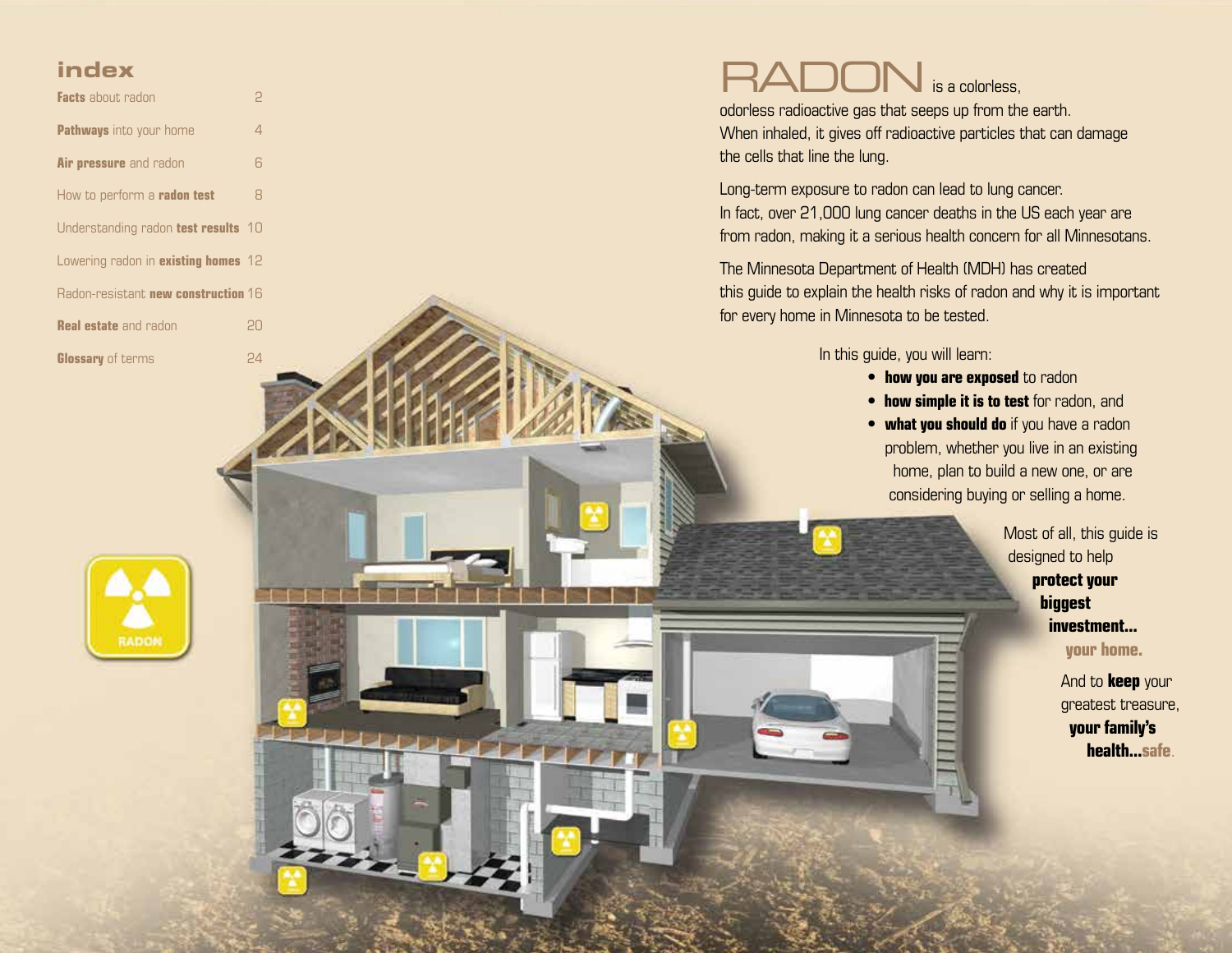# **important** facts about

# **Where** does radon gas come from?

 The **soil.** Radon is produced from the **natural decay of uranium** that is found in nearly all soils. Uranium breaks down to radium. As radium disintegrates it turns into a **radioactive gas...radon**. As a gas, radon moves up through the soil and into the air you breathe.

and testing. The contract of the contract of the contract of the contract of the contract of the contract of the contract of the contract of the contract of the contract of the contract of the contract of the contract of t

# **How dangerous Where is your greatest is radon? exposure to radon?**

 Radon is **the number** While radon is present everywhere, (after tobacco) in of your time–**at home.**  this risk should be whether it be old or new, **one cause of lung**<br> **by and there is <b>no known, safe level,**<br> **cancer** in non-smokers **vour greatest exposure is where** and the second leading **in the second second second second second second second second second second second second** cause of lung cancer where you spend most smokers. Thankfully, Thankfully, The Contract of the Your home can have radon entirely preventable well-sealed or drafty, and through awareness with or without a

# **How serious a problem is radon in Minnesota?**



High radon levels exist in every state in the US. In Minnesota, **two in five homes have radon**  levels that pose a significant health risk, and nearly 80% of counties are rated High Radon zones.

**ZONE 1:** Some factors that further contribute to <br> **SADCIL** Minnesota's bigh paden loyels include: Minnesota's high radon levels include:

- **ZONE 2:**  Minnesota's geology produces **>2 <4pCi/L** an ongoing supply of radon.
	- Minnesota's climate affects how our homes are built and operate.



# **How does radon enter a home?**

Since radon is produced from soil, it is present nearly everywhere. Because soil is porous, radon gas is able to move up through the dirt and rocks and into the air we breathe. If allowed to accumulate, **radon becomes a health concern.** 

Two components that affect how much radon will accumulate in a home are **pathways** and **air pressure**. These components will differ from home to home.



are routes the gas uses to enter between your home's interior the home and the soil. via the pathways.



pathways air pressure

your home and found anywhere and the exterior soil is what helps to there is an opening between  $\parallel$  draw radon gas into the home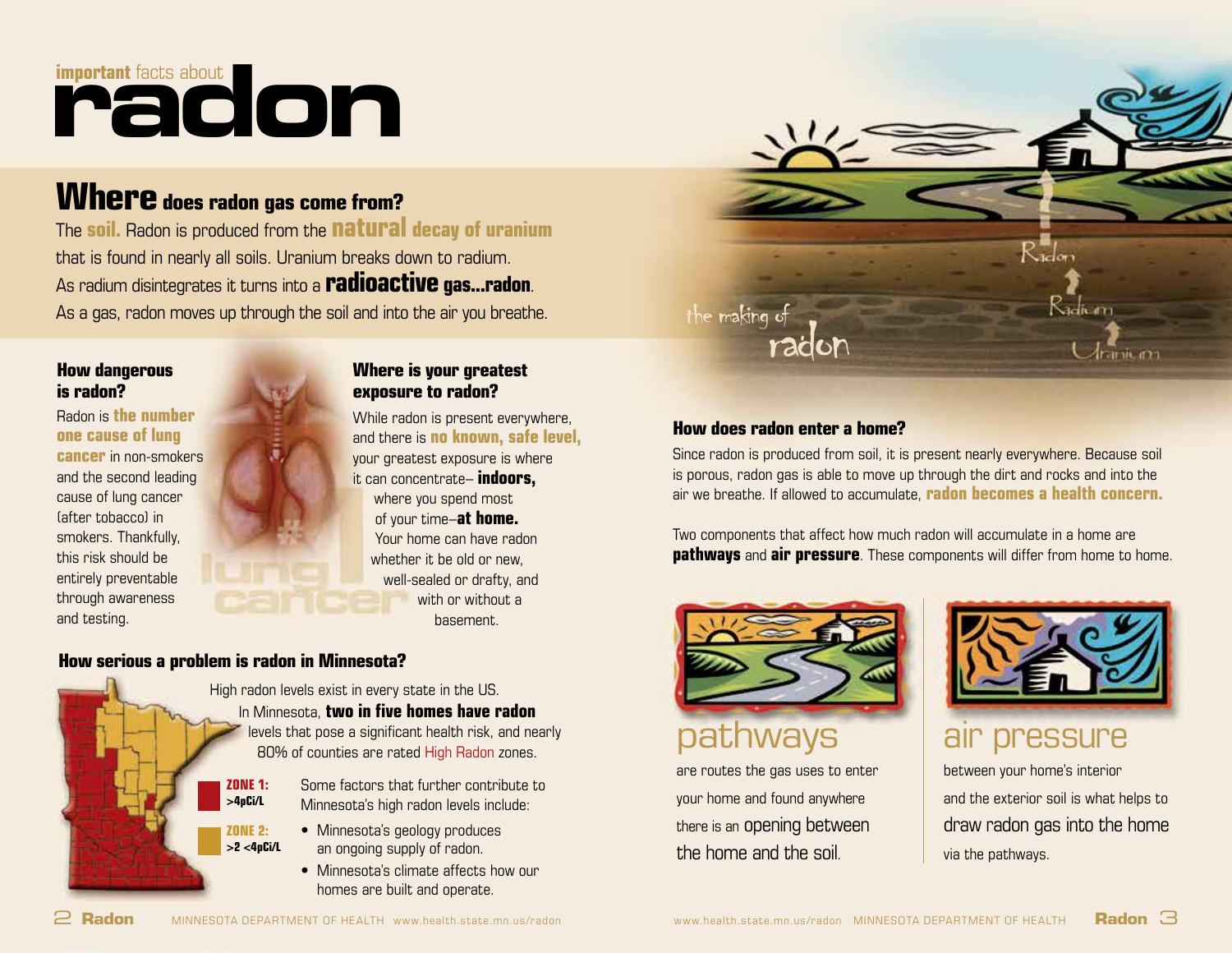

**K** 

**Radon** can **enter your home** via a number of **entry points**  or pathways...

- **A** Cracks in concrete slabs
- **B** Spaces behind brick veneer walls that rest on uncapped hollow-block foundations

**G** 

**A** 

**<sup>E</sup><sup>F</sup>**

**J** 

- **C** Pores and cracks in concrete blocks
- **D** Floor-wall joints
- **E** Exposed soil, as in a sump or crawl space
- **F**  Weeping (drain) tile, if drained to an open sump
- **G**  Mortar joints

**C** 

**<sup>I</sup><sup>E</sup>**

**D** 

**K** 

- **H** Loose fitting pipe penetrations
- **I**  Open tops of block walls
- **J**  Building materials: brick, concrete, rock
- **K**  Well water (not commonly a major source in Minnesota homes)

# **foundations**

Any home can have a radon problem, no matter what type of foundation it has.

## **If you have a basement...**

A basement provides a large surface area in contact with soil material. Radon can enter through cracks in the concrete, or through floorto-wall joints or control joints. Since many Minnesota homes use their basements as living space, exposure to radon can be further increased.

But radon can enter a home regardless of whether or not there is a basement.



**Slab-On-Grade:** Slabs

built on grade can have many openings that allow radon to enter, just as in a basement.

# **Crawl Space:** Homes

 draw radon gas from a crawl with crawl spaces can also have elevated radon levels. The vacuum effect can space into the home (see page 6).

## **Manufactured Homes:**

Unless these buildings are placed on supports without skirting around them, interior air pressure vacuums can cause radon to enter manufactured homes, as well.

**B** 

4 **Radon** MINNESOTA DEPARTMENT OF HEALTH www.health.state.mn.us/radon www.health.state.mn.us/radon MINNESOTA DEPARTMENT OF HEALTH **Radon** 5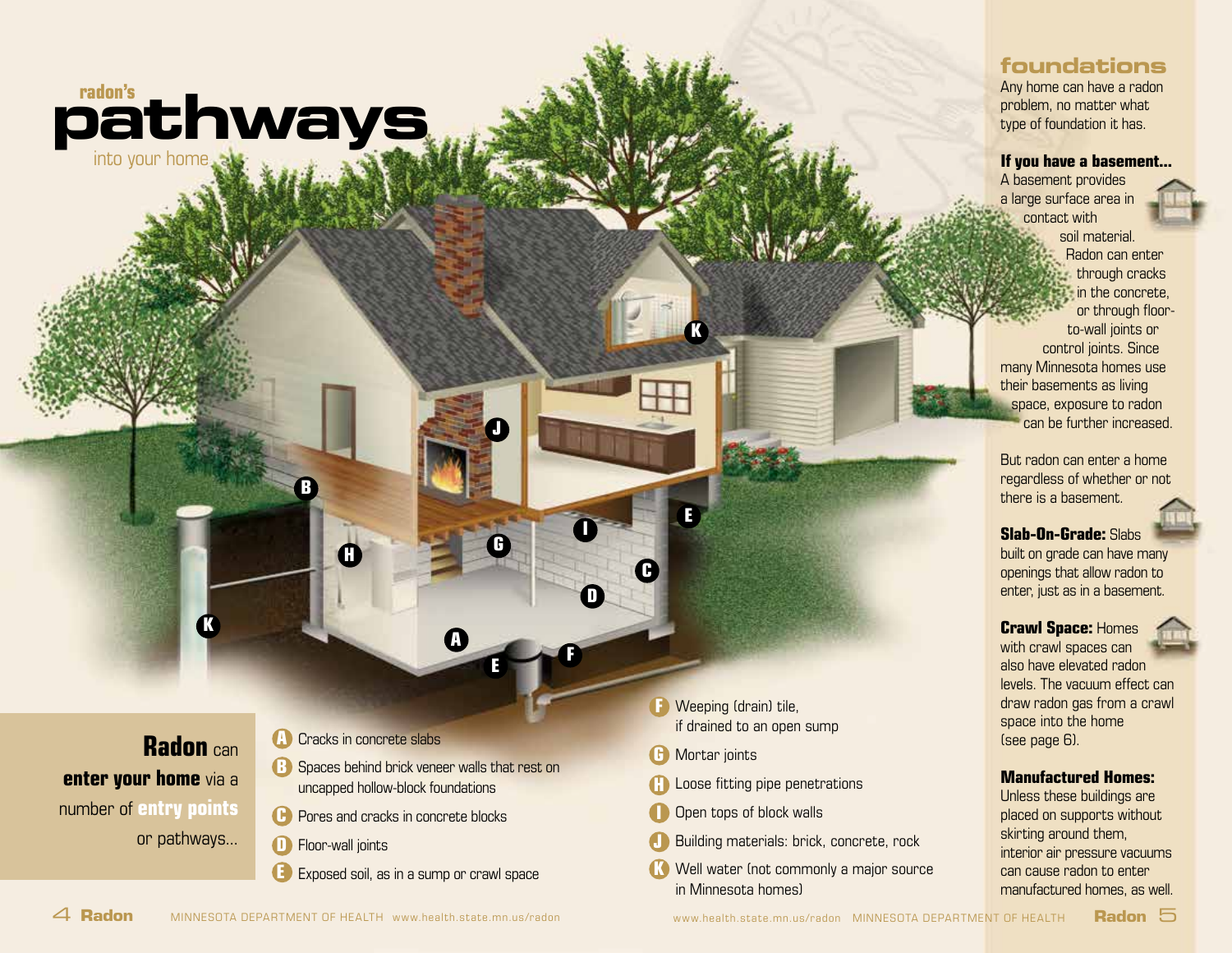# **air pressure**

 house is frozen or soaked by rain, the gravel and disturbed ground Minnesota homes commonly operate under a **negative air pressure, especially during the heating season. What this** means is, the **air pressure inside your home is typically lower than the surrounding air and soil.** This creates a **vacuum that pulls soil gases, such as radon,** into the home via pathways (*for more on Pathways, see page 4).* Even if the ground around the underneath the house remains warm and permeable, **attracting radon gas** from the surrounding soil.

Other factors also contribute to **air pressure changes** in a home, including:



air rises to the upper portions Some of that displaced of air from a home. air comes from



but only whiles can<br>create a vacuum as<br> $\frac{1}{2}$  heaters and fireplaces, of a home, it is create a vacuum as as well as exhaust fans<br>displaced by cooler, they blow over the top and vente esp remove. displaced by cooler;<br>denser outside air. and around the home. The serve ideas is a remove



**Litted**<br>Strong winds can<br>All the furnaces, hot water a considerable amount. When air is exhausted. the soil. **Contract the solution of the solution of the solution** of the solution of the solution of the solution of the solution of the solution of the solution of the solution of the solution of the solution of the solut home to replace it. Some of this replacement air comes from the underlying soil.

In general, **whenever air enters a home** from the underlying soil, **some radon** will likely **come with it**.

# **What happens** *after*  **radon gets into the home?**

Radon levels are often highest at the entry point–typically in the lower part of a building. As radon gas moves upward, diffusion, natural air movements and mechanical equipment (such as a forced-air ventilation system) distribute the radon through the home. Radon gas becomes more diluted in the upper levels of the home because there is more fresh air for it to mix with.

Greater dilution and less house vacuum effect occur when the house is more open to the outdoors, as during the non-heating season. This generally results in lower indoor radon levels in the summer compared to the winter.

Understanding how radon moves through the home environment helps to explain why **timing** and **location**  are important factors to consider when **conducting a radon test**  *(for more on radon testing, see page 8).*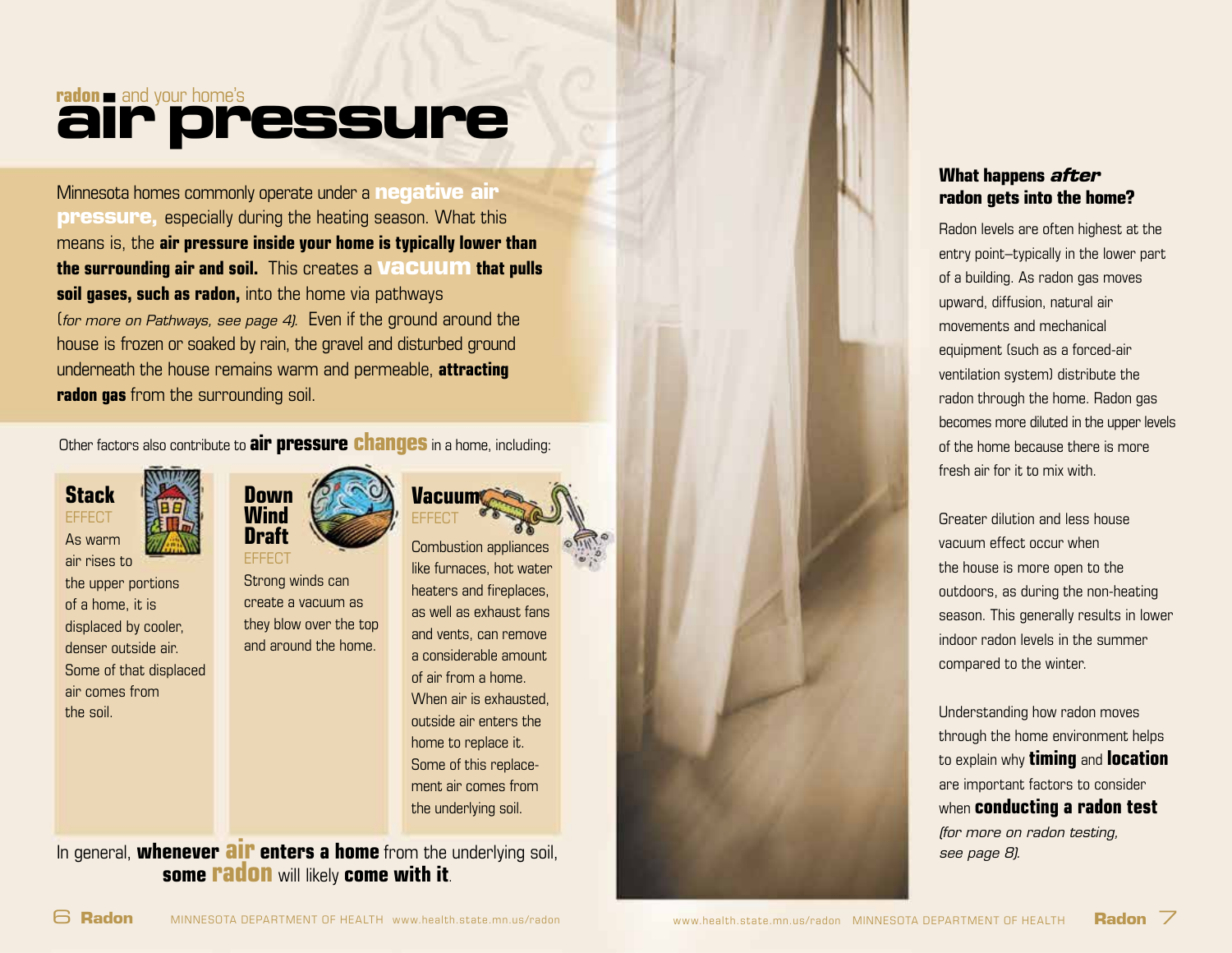# radontest

# MDH recommends that **all Minnesota homeowners**

 **test their homes for radon.** A radon test is the only way to find out how much radon is in your home and if you and your family are at risk. Performing a radon test on your own is **easy, inexpensive** and **takes only a few minutes** of your time. The results of a properly performed radon test will help you determine if you need to take further action to protect yourself from the health risks of radon.

# **Can a neighbor's test results be an indication of whether my home has a problem?**

A neighbor's test result is a poor predictor of your radon risk because each home can have different indoor radon levels. Furthermore, previous test results may not reflect current or future radon levels if the home has been remodeled, weatherized or had changes to its heating, air conditioning or other ventilation systems (such as exhaust fans).

# **What type of radon test kit should I use?**

There are two basic types of radon tests available to the public, **short-term** and **long-term** tests.

 **Short-term** tests measure radon levels for 2 to 7 days, or use a continuous monitor for a minimum of 48 hours, depending on the device. While short-term tests do not measure the annual average level of radon, they do offer a **quick and inexpensive** way to "screen" for radon in a home.

 **Long-term** tests determine the average concentration for a minimum of 90 days. Long-term tests are the best way to estimate the **average amount of radon** in the home during the year, particularly if a year-long test is done to include both heating and cooling seasons.

**will it cost?**  A radon test kit should cost between \$5 and \$25, depending on the type of kit. Make sure the price includes laboratory analysis.

**How much** 

 transactions If you choose to hire someone to test your home, it will be more expensive. Radon measurement professionals are often used when an unbiased, third party is needed, such as in real estate *(see page 20).* 

# **radon test guidelines**

It is important to follow the instructions that come with the radon test kit. Before performing a test, keep these guidelines in mind:

**Time of year to test:** The amount of radon in homes is usually highest during the heating season. Long-term tests should span both the heating and non-heating seasons.

**Weather patterns:** Weather patterns can influence how radon gets into your home. Short-term tests should not be conducted during severe weather or unusually high winds.

**Test location:** Test the lowest level of the home that is regularly used. For example, if you spend more than 8 to 10 hours a week in the basement, MDH recommends testing the basement.

**Disturbances:** Place the kit at least 20 inches above the floor in a location where it won't be disturbed-- away from drafts, high heat, high humidity and exterior walls. Test kits that are disturbed or moved during a test may provide inaccurate results.

**Timeliness of analysis:** Once you've finished, reseal the package and send it to the lab specified on the package. Radon test results may not be accurate if the test kits are not sent to the laboratory as soon as possible after completing the test.

# **How often should I test for radon?**

- MDH recommends every Minnesota home. even those built radon-resistant, be tested for radon.
- You should retest your home every 2 – 5 years and save your results.
- • Be sure to test before and after you make any major structural renovations such as building an addition or finishing a basement. Radonresistant techniques can be inexpensively included as part of the renovation, if needed.
- You should also perform a radon test after buying a new heating system or adding central air conditioning.

# **Where can I get a radon test kit?**

Radon test kits are available on the MDH website for a discount and your local health department may also offer test kits at reduced prices. For information on where to obtain low cost radon test kits, visit the MDH radon program website.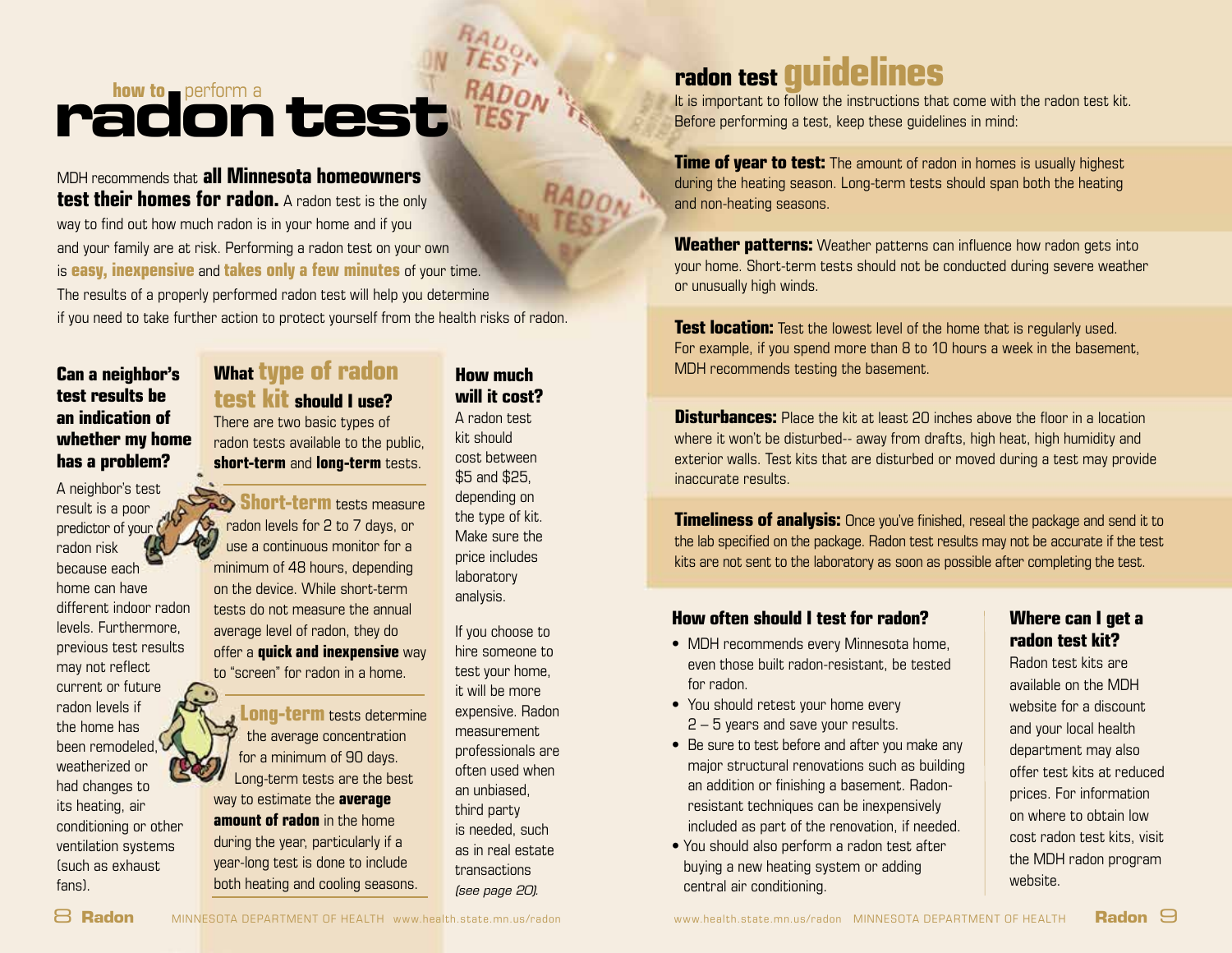# **understanding radon**

 **type of radon test** you used and the **test results** The table below provides recommendations on the **action to take** based on the you received. These recommendations are different than test results during a real estate transaction. To learn more about real estate testing, see page 23 or the MDH "Radon in Real Estate Transactions" publication.

| <b>Initial</b><br><b>Short-term</b><br>Test+ | Less than 2<br>$2 \text{ to } 8$<br>Greater than 8 | Consider performing a long-term test.+<br>Perform long-term test.+<br>Perform a second short-term test.<br>Contact MDH at 651-201-4601 before buying<br>a second test kit. |
|----------------------------------------------|----------------------------------------------------|----------------------------------------------------------------------------------------------------------------------------------------------------------------------------|
| <b>Second</b><br><b>Short-term</b><br>Test+  | Less than 4<br>4 or greater                        | Perform long-term test.+<br>Mitigation* strongly recommended if first test<br>result was also 4 pCi/L or greater.                                                          |
| Long-term<br>Test+                           | Less than 2<br>2 to less than 4                    | Retest if major changes made to the home<br>(see page 9 on how often to test).<br>Consider performing mitigation.*                                                         |
|                                              | 4 or greater                                       | Mitigation strongly recommended.*                                                                                                                                          |

\* For information on **radon mitigation**, *see page 12.* 

+ For information on **short-term** and **long-term radon tests**, *see page 8.* 

These recommendations assume that the radon tests were conducted properly.

# **What are the units of radon?**

 Picocuries per liter (pCi/L) which is a unit that measures levels of radon/radioactive gas.

# **What is the recommended action based on my results?**

The Environmental Protection Agency and Minnesota Department of Health set the recommended **action level for radon at 4.0 pCi/L.** 

**Above 4 pCi/L** Fix your house \*

6

4 pCi/L

# **2 pCi/L to 4 pCi/L** Consider fixing your house\*

To apply the recommended action level correctly, the results should be based on the **annual average level of radon**  measured in a home. If the annual average **level of radon is above 4 pCi/L,** EPA and MDH recommend that **steps be taken to lower it**. While it isn't possible to reduce radon to zero, the best approach is to lower the radon level as much as possible. Any amount of radon, even at or below the recommended action level, carries some risk.

# **How much radon is safe?**

There is **no safe level of radon.** Your risk for lung cancer increases with higher levels of radon gas and increased exposure.

The following table estimates your lifetime risk of lung cancer death due to long-term exposure to radon.

| <b>Radon Level</b><br><b>Annual Average</b> | <b>Lung Cancer Risk</b><br>for people who<br><b>Never Smoked</b> | <b>Lung Cancer Risk</b><br>for people who<br><b>Smoke</b> |
|---------------------------------------------|------------------------------------------------------------------|-----------------------------------------------------------|
| 20 pCi/L                                    | 36 out of 1,000                                                  | 260 out of 1,000                                          |
| 10 pCi/L                                    | 18 out of 1,000                                                  | 150 out of 1,000                                          |
| 8 pCi/L                                     | 15 out of 1,000                                                  | 120 out of 1,000                                          |
| 4 pCi/L                                     | 7 out of 1,000                                                   | 62 out of 1,000                                           |
| 2 pCi/L                                     | 4 out of 1,000                                                   | 32 out of 1,000                                           |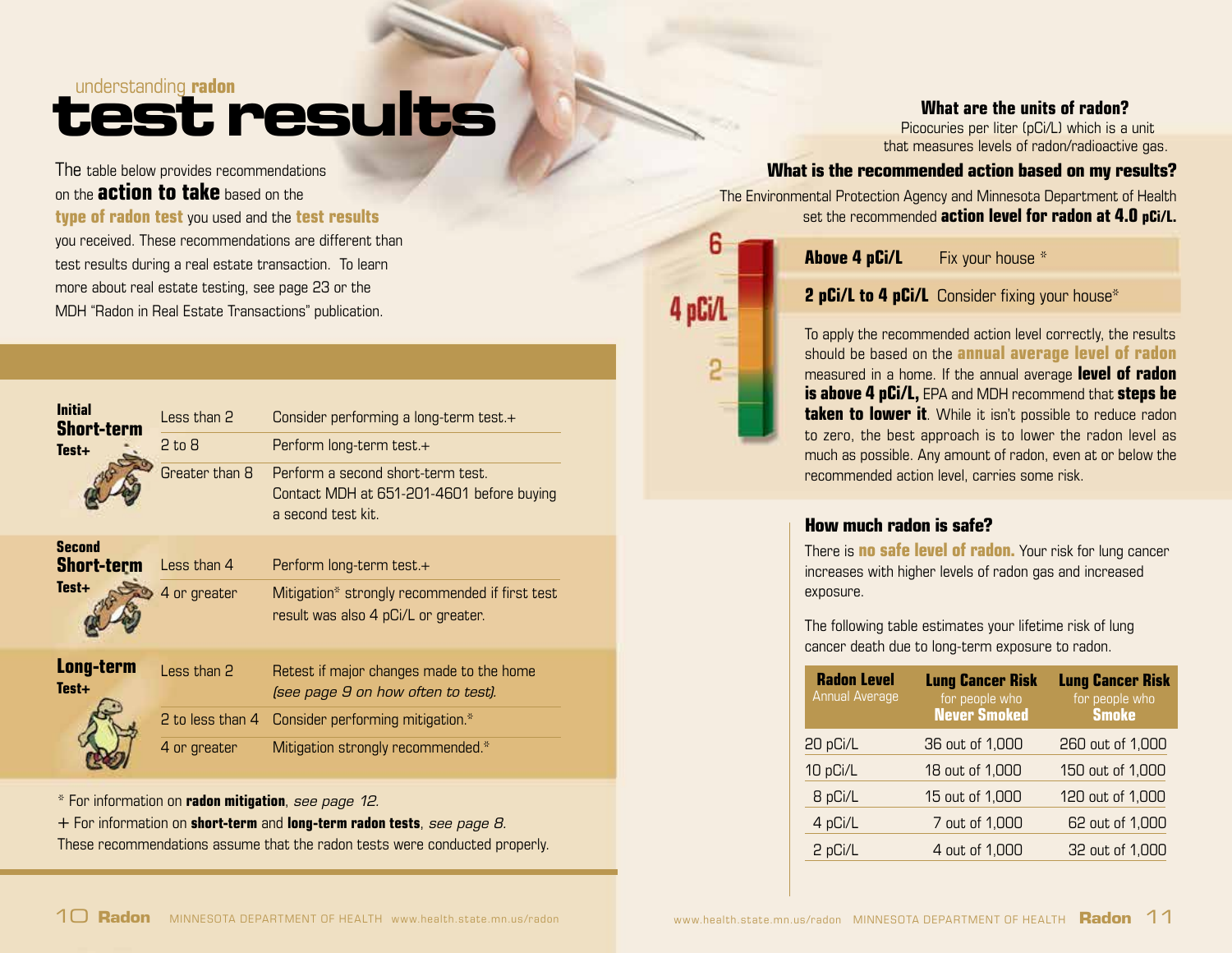# **existing homes**

# **Radon mitigation** is any process or system used to **reduce radon concentrations**

 level of **4 pCi/L**. A quality radon reduction (mitigation) system is often in the breathing zones of occupied buildings. The goal of a radon mitigation system is to reduce the indoor radon levels to **below** the EPA action able to reduce the annual average radon level to **below 2 pCi/L**.

There are several methods used to **mitigate** or reduce radon levels in your home. Some methods **prevent the entry** of radon, while others **reduce radon levels after it enters**  the home.



Houses are generally categorized by their foundation design, **basement, slab-on-grade** or **crawl space**. The foundation determines the radon reduction system that will work best to prevent gases from entering your home.



Basement Slab-on-Grade Crawl Space **SuCTION SySTEM SuCTION SySTEM VENTILATION SySTEM** 

Some homes can have more than one foundation design, requiring a combination of systems be used.

# Crawl Space Ventilation

Ventilation can sometimes lower indoor radon levels in crawl spaces by reducing the home's suction on the soil and by diluting the radon beneath the house. **Passive ventilation** is achieved by opening or installing vents. **Active ventilation** uses a fan to blow air through the crawl space. To be effective, ventilation is often used with **sub-membrane depressurization,** which covers the dirt of the crawl space floor with a plastic sheet. A pipe then draws the radon air from under the sheet to the outside.

# Suction System

There are **four types** of soil suction systems: **subslab, drain tile, sub-membrane** and **block wall.** 

# The **active sub-slab suction**

 vents it outside. sump suction (also called the sub-slab depressurization, or SSD) is the most common<br>and usually the most reliable system because it draws radon-filled air<br>from heneath from beneath Suction

# pipes penetrate **Passive** beneath slab **sub-slab suction**

in new construction relies on air currents instead of a fan to draw radon up from below  $\frac{1}{\sqrt{3}}$  seal floor<br>the house  $\frac{1}{\sqrt{3}}$  wall em and is not as effective.

If a home uses drain tiles to direct water away from the foundation, **suction on the drain tiles** can help reduce radon levels.

 $\delta$  wall cracks

In the **drain tile suction system,** caps are placed on the sump pump baskets. The pump continues to drain unwanted water.

**Block wall suction systems** are used in homes with hollow block foundations by using a system similar to the sub-slab suction, where radon is removed from the wall by depressurization.

# **Other methods to Reduce radon levels**

Other radon reduction techniques may be considered to reduce the radon gas levels that are circulating within the home. Many of these methods are used **only as temporary measures**, or in **combination with other measures,** like the ventilation or suction system.

# **Sealing cracks** and

openings in the foundation is a basic step in radon mitigation. Sealing will limit the flow of radon, making other mitigation techniques more efficient. This is a temporary measure because normal settling of a home opens new entry routes and reopens old ones.

## **House pressurization** uses a fan to blow air into the lower level of the home, creating enough pressure to prevent radon from entering. To maintain enough pressure, doors and windows at the lowest level must **not** be left open.

# **Heat recovery ventilator**

cool the incoming air. **(HRV)** (also called an air-toair heat exchanger) is used to increase ventilation in all or part of a home. The HRV introduces outdoor air by using the heated or cooled exhausted air to warm or

radon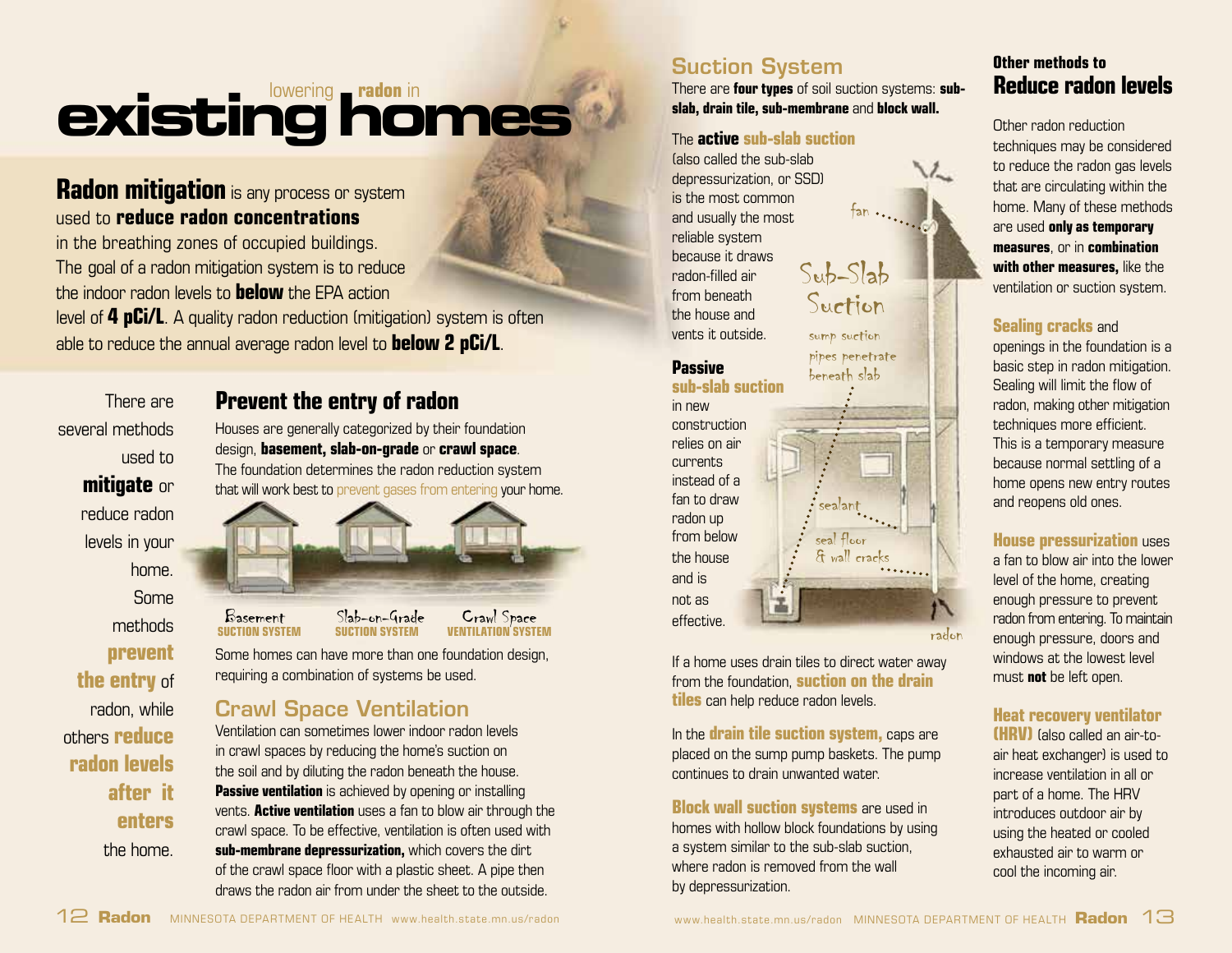# **How do I know which mitigation system is right for me?**

Lowering high radon levels requires technical knowledge and special skills. The right system will depend on a number of factors, including the design of your home.

An experienced radon mitigation professional is your best resource to assess and advise you of your options.

# **How do I find an experienced radon mitigation professional?**

MDH has a list of contractors that specialize in radon mitigation. This list is a good place to start. Contractors on the MDH list have taken a nationally-certified training course, passed the national certification exam, and retain their national certification through continuing education.

The radon contractor listing can be found on our website at: www.health state mn us/ **radon** 

Another benefit of selecting a listed contractor is that MDH can provide technical consultations to ensure that a successful mitigation is done. For further assistance, call the Indoor Air Unit at **651-201-4601**.

# **What are some of the key questions to ask a mitigation contractor?**

When discussing your needs with a mitigation contractor, here are a few important questions to ask:



- **▼** Will the contractor perform diagnostics to determine the suction point location and correct pipe and fan sizes?
- $\vee$  Who is responsible for obtaining permits, if required?
- $\vee$  Will a contract be provided?
- Who will do the licensed electrical work?
- $\blacktriangleright$  Is there a warranty on materials or the workmanship? If so, for how long? Do they warranty system performance?
- $\vee$  How will the system be evaluated?
- $\blacktriangleright$  Will the contractor offer the homeowner training in the radon mitigation system operations and/or troubleshooting?
- $\blacktriangleright$  Will the contractor guarantee that radon levels will be brought to below the Environmental Protection Agency's (EPA) recommended action level of 4.0 pCi/L?
- $\vee$  What will the contractor do if post mitigation radon levels are not below the EPA's recommended action level?
- $\triangleright$  Can the contractor provide a list of references?
- $\vee$  Is the quoted price guaranteed?
- $\vee$  Be aware of un-certified installers, super cheap mitigation rates, free fan upgrades or upgraded materials.

# 10 Step Guide to the **Radon Mitigation Process**



to identify problems then outlines the mitigation system they recommend.

**3** ContraCtor **does a walk-through** of the home

J

# **2**Homeowner **contacts**

**certified mitigators** to request bids. *\*MDH has a list of mitigation contractors: www.health.state.mn.us/divs/eh/ indoorair/radon/mitigation.html* 

# **4** Homeowner reviews key questions *(page 14)* with each

# **requesting a proposal, bid and references.**

**CONTRACTOR** 

**5** Homeowner **evaluates and compares contractor recommendations**, bids RACT and contracts, selecting the contractor and scheduling the work.

**areas, mitigation areas, mitigation isolation testing** to ensure e.g., large cracks, **crawl spaces, i.e., suction pit** and installation sumps, etc. or ventillation, methods are applied.

**9 CONTRACTOR provides full explanation** of system's operation to **HOMEOWNER** 

# **6 7 8 CONTRACTOR CONTRACTOR Seals required CONTRACTOR**<br>
may perform seals required installs the<br>
diagnostic areas, mitigation

pipe routing, etc. *Electrical hook-up completed* 

> *by licensed electrician, not a licensed contractor*

# **10 <b>10 PROPER OF CONTRACTOR Test the home** to ensure the system is reducing radon to the desired level.

14 Radon MINNESOTA DEP **ENT OF HEALTH www.health.state.mn.us/radon**  www.health.state.mn.us/radon MINNESOTA DEPARTMENT OF HEALTH **Radon** 15

extent of the radon problem. In general, costs can range from

approximately \$1,100 to \$2,500, with the average reduction system costing approximately \$1,500.

**What does it cost to install a mitigation system?**  The cost depends on how your home was built and the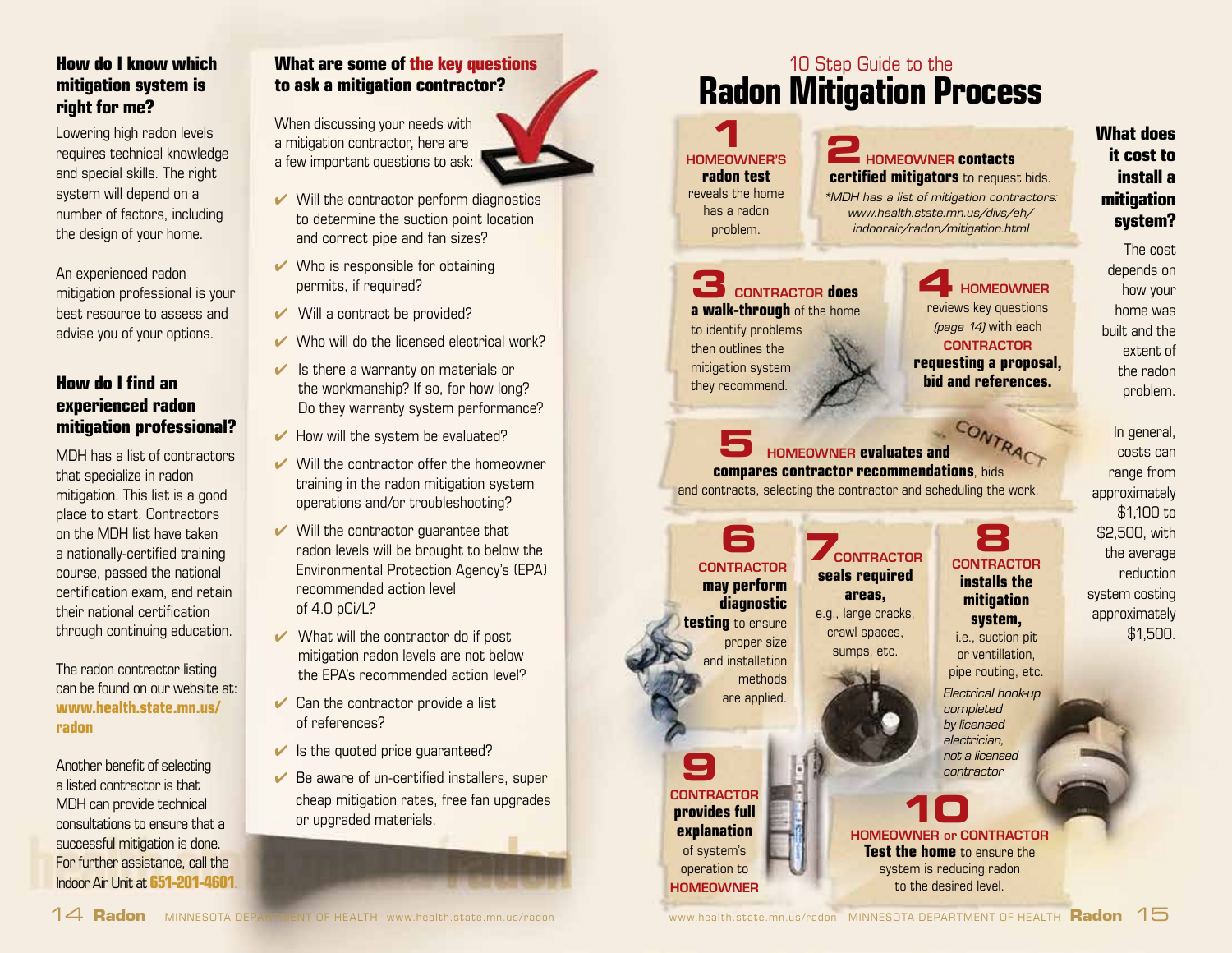# **radon-resistant** new **construction**

 **radon-resistant.** Radon-resistant construction combines common If you plan to build a new home, it is required by code to **build it**  building techniques and materials to seal entry points and route the gases outdoors, helping to **prevent radon from entering the home**.

# **Is there a way to test the soil before building?**

Testing the soil prior to building **cannot predict** what the radon levels will be once the house is completed. The impact that the site preparation will have on introducing radon **pathways** in the home, and the extent or affect **air pressure** will have in the finished home, can affect radon levels and your exposure.

# **Should I test for radon after my new home is finished?**

Yes. MDH recommends every Minnesota home, even those built radon-resistant, be tested for radon. In Minnesota, **one in five homes** built with passive RRNC features has radon levels that pose a significant health risk. Repeat testing every 2-5 years, or after any remodeling or updates are made to the home's heating or cooling systems.

# **Are there different types of systems?**

Yes, **passive** or **active** systems.

### A **passive system** is a **minimal approach** to radon reduction that relies on the **convective flow of air** upward in a vent pipe to exhaust the radon gas. The State Building Code only requires a "passive" system be installed. However, a fan may need to be added at a later date if radon levels are still high.

An **active system** offers **maximum radon reduction**  through the **use of a fan** that **continuously pulls radon-laden air from the soil** and exhausts it outdoors. The active system can make a big difference in reducing radon exposure. Minnesota contractors are required to install an active system for the home to receive the **Gold Standard** designation *(see page 19).* 

# passive<br>radon system **1 3 4 5** crawl space j **6 Electrical junction box:**<br> **Passive**<br> **Passive**<br> **Passive action system**<br> **Passive action system**<br> **Passive action system needs to be "activated system needs to be "activated system needs to be "activated system needs to 7**

 the roof, directing **3 Vent pipe:**  The vent pipe runs vertically through the soil gases to **4 Roof**<br>the outdoors. **flashing:** Flashing  $A^T$  fitting m<br>The yest pipe must be installed of 3 to 4 inch The vent pipe  $\begin{array}{|l|c|c|c|c|}\n\hline\n\text{The vent pipe} & \text{must be installed} & \text{of 3 to 4 inch} \\
\text{is a 3 to 4 inch} & \text{around the vent} & \text{diameter PVC}\n\hline\n\end{array}$ diameter PVC pipe<br>that is connected to the roof to prevent into the aggregate Leakage.<br>
the "T" in the aggre-<br>
arts the basement<br>
also contribute the basement<br>
also contribute the basement gate. If the home<br>
has a sump pit or<br>
drain-tile system,<br>
be inserted directly<br>
into the sump pit<br>
or connected to the<br>
drain-tile loop.<br>
are sealed with<br>
are sealed with<br>
caulk or<br>
caulk or<br>
sump baskets must<br>
drain-tile

**6** Sealing:

**4** 

**5** 

**6** 

**1** 

**3** 

# features of **radon-resistant construction**

An electrical junction box is roughed in the attic near the vent pipe. This power supply will be ready to use if the radon control system needs to be "activated" in the future.

**Aggregate:** Four inches of clean aggregate is spread under all areas within the home's walls that will be covered by concrete slabs. Soil-gas collection mats or drainage **2**  mats can also be used.

# basement **7**

**2** 

**B Vent pipe "T":**<br>A "T" fitting made

# **So 7 il-gas retarder:**

To help keep water/moisture in concrete so that it fully cures with minimum cracking, 6 mil thick polyethylene sheeting, overlapped 12 inches at the seams, and fitted closely around all penetrations, is placed over the aggregate.

In crawl spaces, the sheeting is sealed to the foundation walls and interior piers.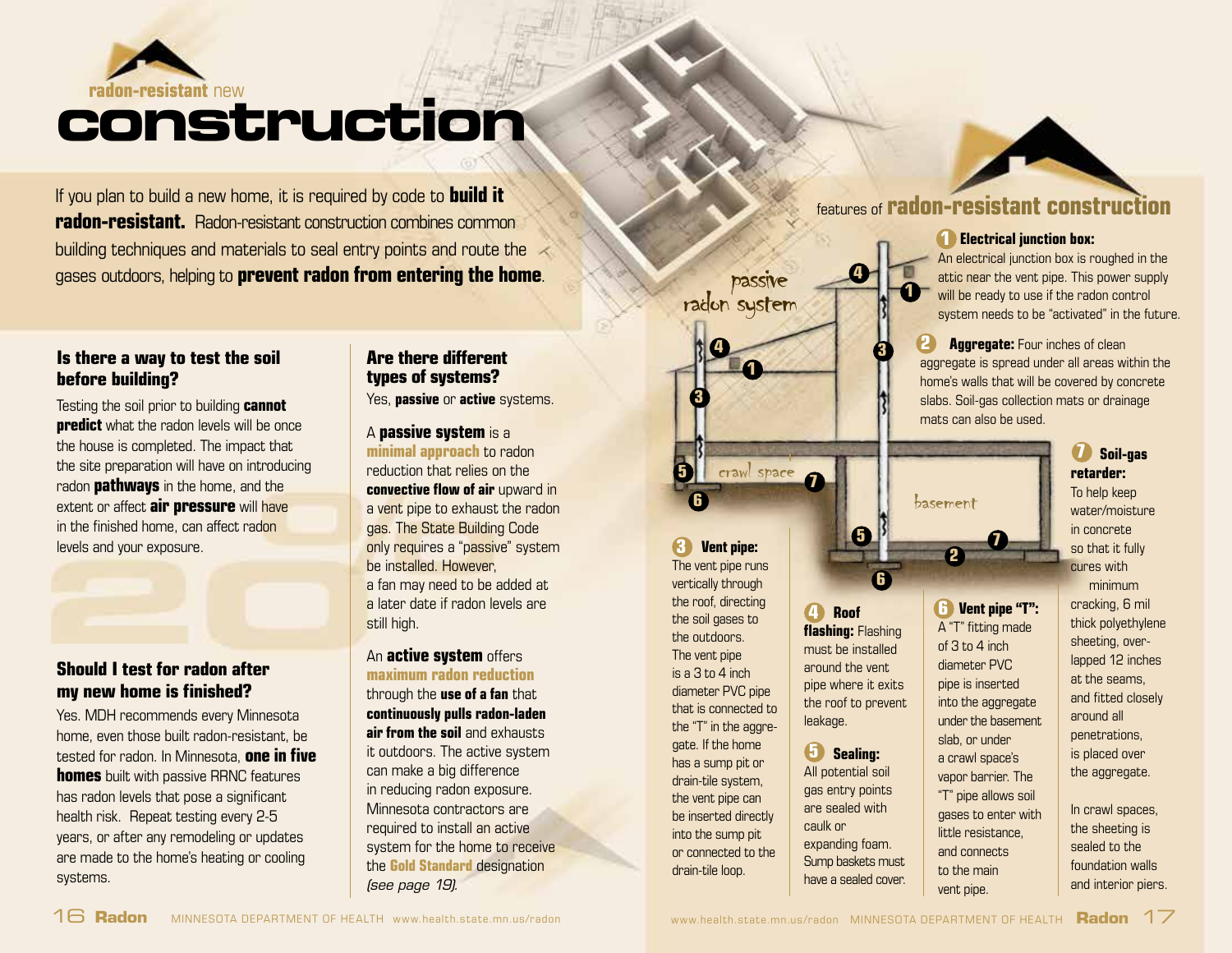# **gold** stANDARD

radon reSiStant builder MINNESOTA DEPARTMENT OF HEALTH DESIGNATION

# **What does the MDH Gold Standard designation mean?**

Only Minnesota builders that have demonstrated the knowledge and experience to build a healthy, radon-safe home at the **maximum level** can earn MDH's **Gold Standard** designation. Hiring a contractor with the **Gold Standard** rating is a homeowner's assurance that the builder is qualified to install an **active radon-resistant system.** 

# **How do I find a Gold Standard builder?**

 **Gold Standard** for radon, check the builders list at the Minnesota Department of Health The Minnesota Department of Health has a list of contractors that have earned the **Gold Standard designation** for radon-resistant building. To verify your builder has met MDH's site: *www.health.state.mn.us/GoldStandard* 

# **What should I do if I don't have a Gold Standard home?**

**BOLD** 

TANDARD

If unacceptable radon levels are present, and the home has a placed away from **passive** radon system in place, it can be upgraded to an the lifting area **active system** by adding an **in-line radon fan. active system** by adding an **in-line radon fan.** 

A **monitor device** is also installed with an active system.

# **In-line Radon Fan**

A fan is wired into the electrical junction box that was roughed in. The fan pulls radon and other soil gases from beneath the home and exhausts them to the outdoors.  $u = tube$ 

manometer

**Monitor Device** 

A system failure warning device should also be installed to alert you if the system malfunctions. The most common warning device is a u-tube. A u-tube visually indicates whether or not the fan is running.

# Disclosure

The **Minnesota Radon Awareness Act** requires that a seller of a home disclose information about radon in the home. The act does not require that testing or mitigation work be conducted. However, many relocation companies and lending institutions, as well as home buyers, request a radon test when purchasing a house.

# Effective **January 1, 2014**, the

Minnesota Radon Awareness Act requires additional **disclosure and education be provided to potential**  estate transactions in Minnesota. **Before signing a purchase agreement**  to sell or transfer residential real property, the seller shall disclose in writing to the buyer any knowledge the seller has of radon concentrations in the dwelling.



# **The disclosure shall include:**

**(1)** whether a radon test or tests have occurred on the property;

**(2)** the most current records and reports pertaining to radon concentrations within the dwelling;

**(3)** a description of any radon concentrations, mitigation, or remediation;

**(4)** information regarding the radon mitigation system, including system description and documentation, if such system has been installed in the dwelling; and

**(5)** a radon warning statement meeting the requirements below

**(6)** a copy of the Minnesota Department of Health publication entitled "Radon in Real Estate Transactions."

# **Radon Warning Statement**

"The Minnesota Department of Health strongly recommends that ALL homebuyers have an indoor radon test performed prior to purchase or taking occupancy, and recommends having the radon levels mitigated if elevated radon concentrations are found. Elevated radon concentrations can easily be reduced by a qualified, certified, or licensed, if applicable, radon mitigator.

Every buyer of any interest in residential real property is notified that the property may present exposure to dangerous levels of indoor radon gas that may place the occupants at risk of developing radon-induced lung cancer. Radon, a Class A human carcinogen, is the leading cause of lung cancer in nonsmokers and the second leading cause overall. The seller of any interest in residential real property is required to provide the buyer with any information on radon test results of the dwelling."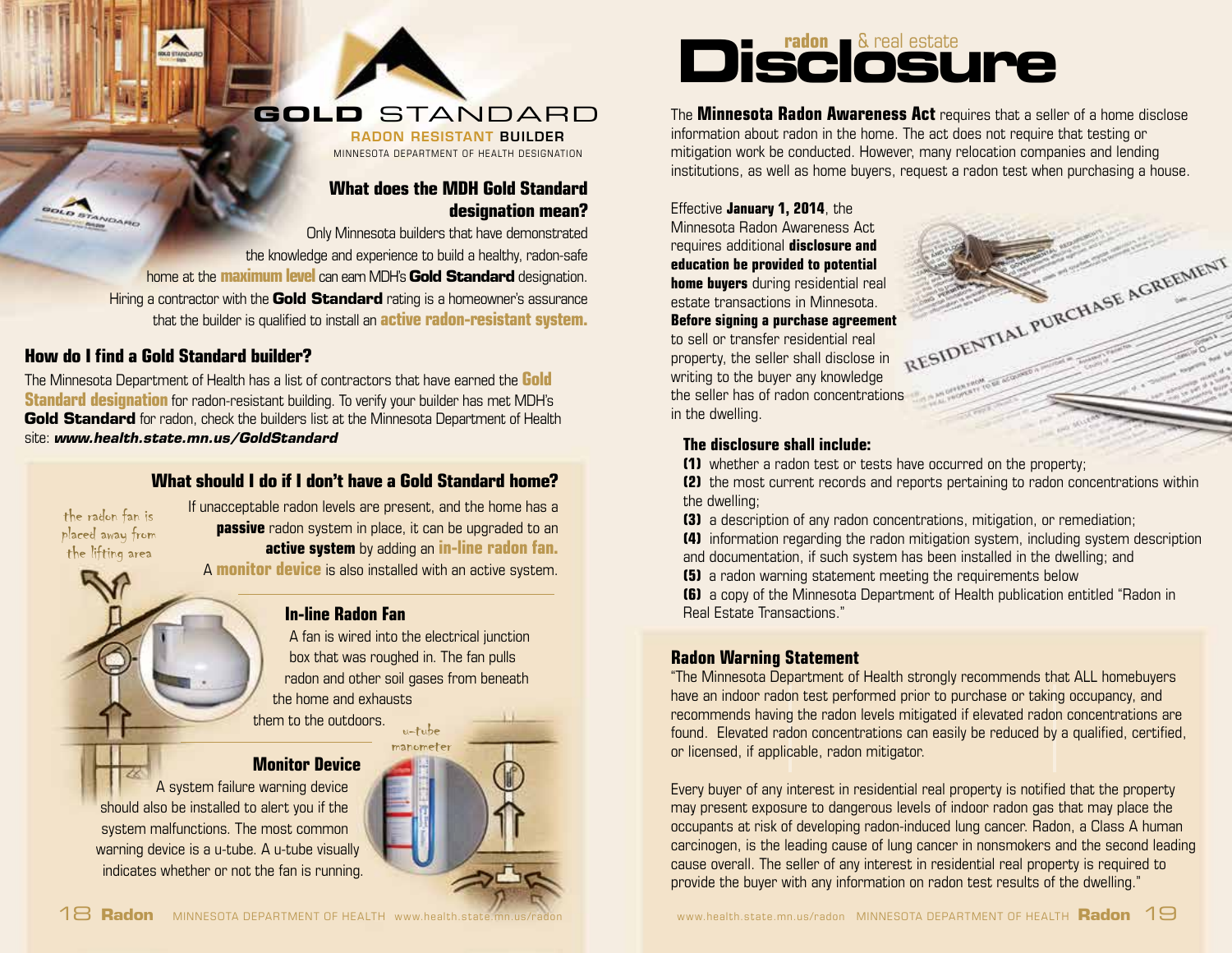# recommendations to **Buyers**

# real estate & **radon buying/selling**

In Minnesota, buyers and sellers in a real estate transaction are **free to negotiate** and respond as they choose.

Ultimately, it is **up to the buyer to decide** what is an acceptable level of radon risk in the home.

# Role of the **real estate professional**

While real estate professionals address many aspects of buying and selling homes, their licensing prohibits them from offering technical advice regarding radon and health risks, unless qualified to do so. Instead, real estate professionals should advise their clients to consult with local health authorities who work on radon issues. Or, have the client contact the MDH Indoor Air Unit at 651-201-4601.

# **Relocation** companies

Sellers and buyers who choose to work with a relocation firm should recognize

that their options regarding radon testing and mitigation may be restricted by the terms of their agreement with the company.



**If you are buying a home**, ask if the home has any radon-resistant construction features and if the home has been tested. Prospective buyers should keep in mind that it is inexpensive and easy to measure radon, and radon levels can be lowered at a fairly reasonable cost.



# **If the home has been tested,**

the buyer must decide if the results of past tests are acceptable. In making this decision, consider:

### **Level of radon found**

If greater than 4 pCi/L consider mitigation by a radon contractor.

### **Duration of test**

Long-term tests should span both heating and non-heating seasons.

# **Timing of test**

 during the non-heating season are Short-term tests performed during the heating season are more likely to overestimate the year-round average. Short-term tests performed more likely to underestimate the year-round average.

## **Area of home that was tested**

Determine if the location tested reflects your anticipated use of the home.

### **Who performed the test**

Although not a requirement in Minnesota, using a radon measurement professional certified by either NRPP or NRSB is recommended, a list of professionals is on the MDH radon website.



# **If the home has not been tested,**

or if past testing is not satisfactory, the buyer should decide if they wish to request radon testing. If such a request is made, it is best to bring it up as early as possible.

Radon testing prior to a home purchase, MDH recommends specifying the conditions. Some points are noted below, and may be included in the sales contract:

- **Who** will perform the test.
- **Type** of test: short-term, long-term and/or continuous monitor.
- **Area** should be the lowest livable level to meet the Real Estate testing protocols.
- **When** the test will be done.
- • **How** results will be shared between parties.
- Who will **pay** for testing.
- How the **results** will be used.
- At what radon **level** will mitigation be required and who will pay for it.

Finally, even if the home was built radon-resistant, it should still be tested for radon.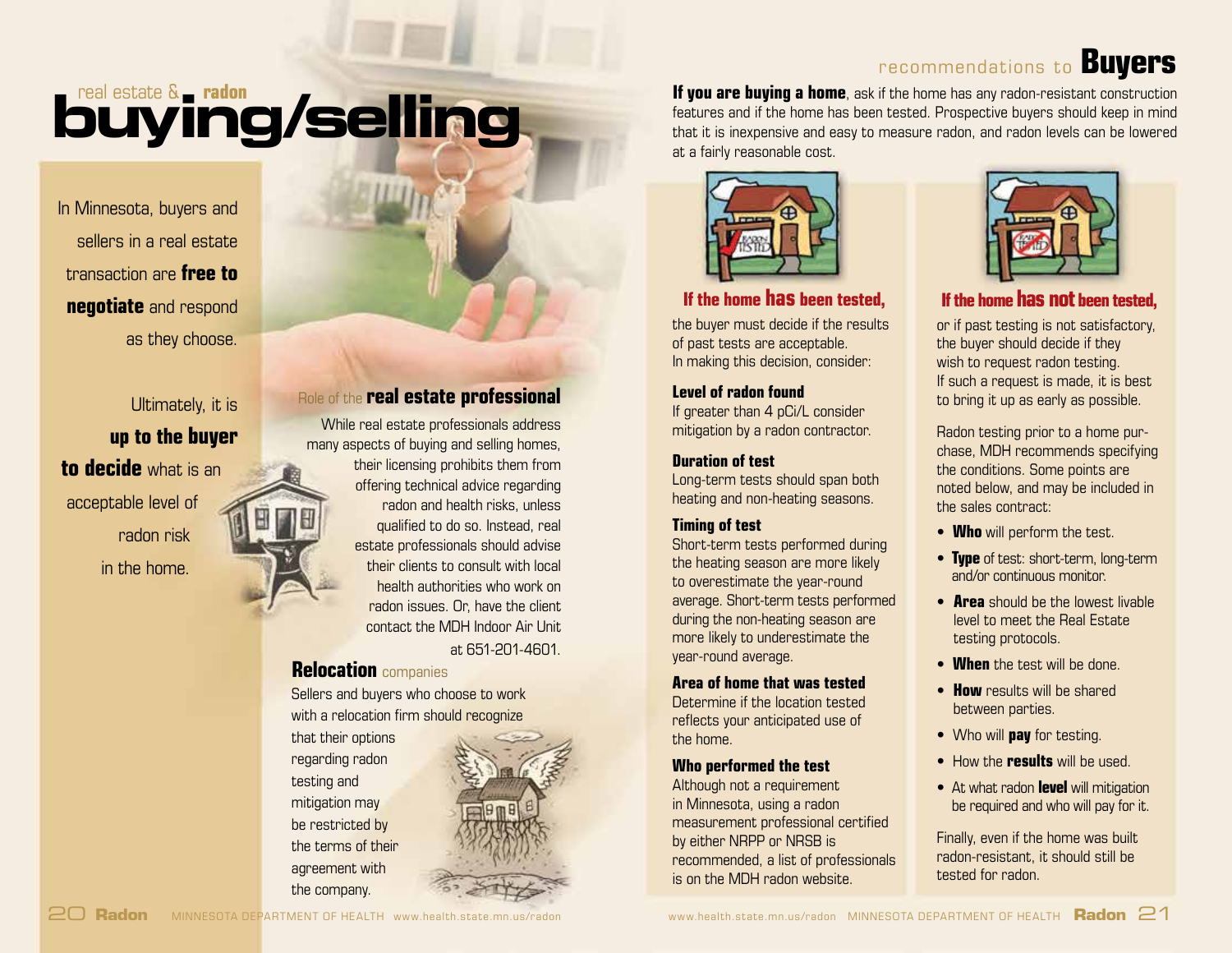# recommendations to **Sellers**

 **testing your house well before you put As a seller,** consider the benefits of **it on the market,** as opposed to waiting until you are in the middle of the sale. If you find a problem that should be fixed, you will have time to get it corrected. You also may get a better price for the home because properly conducted radon tests can be used as a positive selling feature of the home.

# **Who should perform the test?**

 **Radon measurement professionals** may be used when an unbiased thirdparty is desired. If a professional is hired, MDH recommends selecting a professional who is certified by the National Radon Proficiency Program (NRPP) or by the National Radon Safety Board (NRSB). A list of certified measurement professionals is available on the MDH web site at: www.health.state.mn.us/radon

# **If you plan to perform the test**

**yourself,** two basic types of radon tests are available to the public:

 **Short-term** tests offer a quick and inexpensive way to "screen" for radon.



**Long-term** tests provide results that more accurately reflect the average amount of radon in the home during the year *(for more on radon testing see page 8).* 

# **What if there is not enough time to perform a long-term radon test?**

A closing date may place practical constraints on performing a long-term test. **If time is a factor**, there are **three approved short-term test methods**.

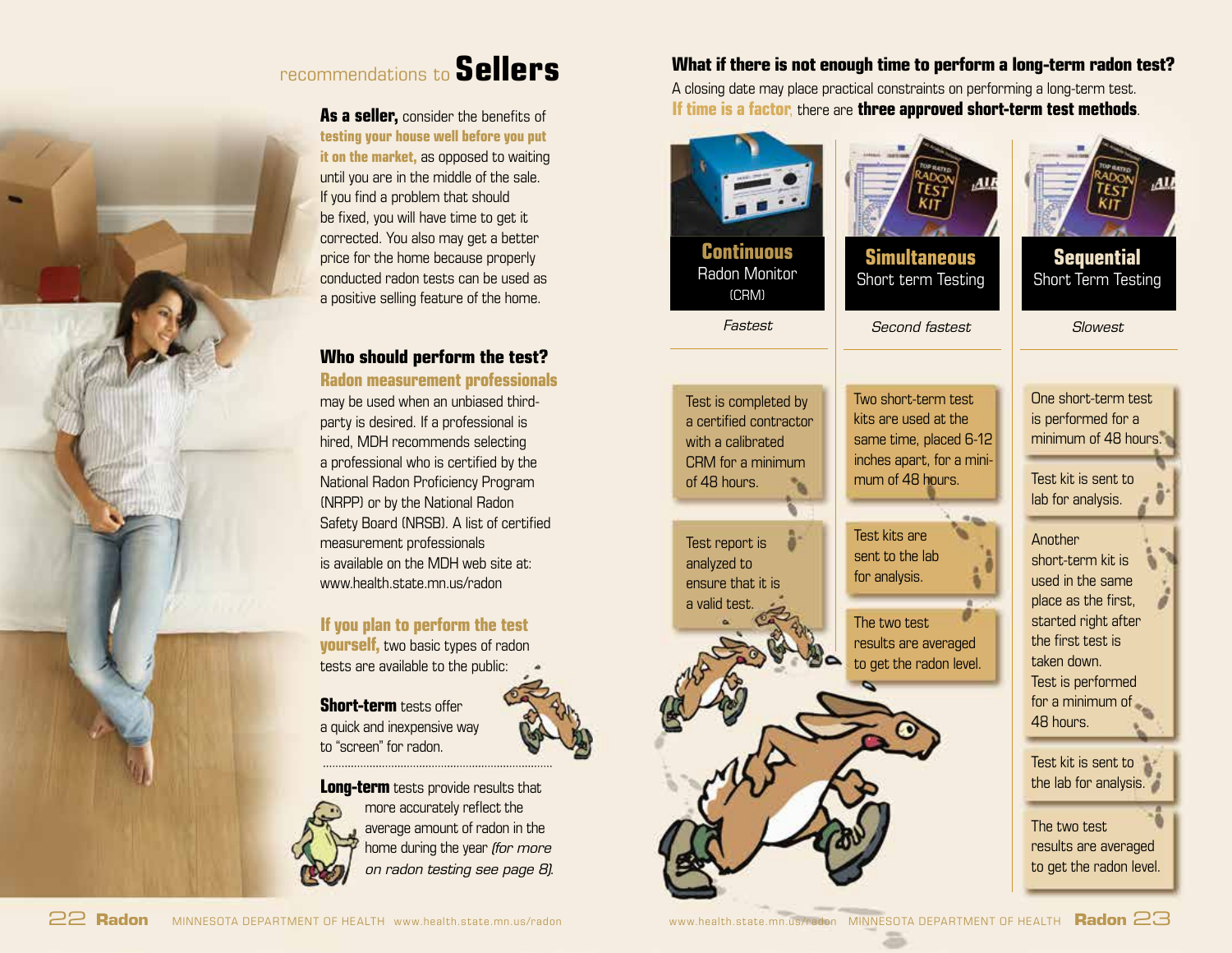# glossary

**terms** 

**active system** 

from a building

**aggregate**  mineral materials such as sand or stone **alpha-track detectors**  a passive, long-term radon test device **basement**  a building story which is wholly or less than half below ground

### **abbreviations**

#### **EPA**

**Environmental** Protection Agency www.epa.com

#### **MDH**  Minnesota Department of Health www.health.state. mn.us

**NRSB**  National Radon Safety **Board** nrsb.org

**NRPP**  National Radon Proficiency Program nrpp.info

**pCi/L**  picocuries per liter of air

**(SSD)**  sub-slab depressurization

#### **convective air flow**  air movement going from warm to cold

**charcoal canisters**  a passive, short-term radon test device **charcoal liquid scintillation device** 

a passive short-term radon test device **continuous monitor** 

**crawl space**  a shallow area between the soil and the first floor of a house

**drain tile**  specialized pipe system used to pull water away from the footings and foundation of a structure

#### **electret ion chamber detectors**  a passive, short-term radon test device

### **Gold Standard**

designation given only to process to reduce radon Minnesota contractors that meet the highest<br>requirement levels for gas that uses a radon fan to exhaust the gas radon-resistant, new construction **radioactive** 

#### **long-term tests**

a more prolonged test used to determine the level of radon that is recommended for more detailed and accurate investigations of radon

levels. Tests last 3 months to a year.

**mitigation**  a system that effectively removes radon gas from a building

**mitigation professional**  a qualified service professional hired to test or remove radon from a building

**negative pressure**  a situation in which an enclosed area has lower air pressure than the area around it

### **picocurie per liter (pCi/L)**

a unit that measures levels of radon/ radioactive gas

**passive system** 

process used to reduce radon gas that depends on natural air current pathways

## **perforated pipe**

a pipe laying horizontally under a crawl space's vapor barrier, perforated for soil gases to enter and connects to the vent pipe "T"

containing radioactive substances which can be dangerous

**radium**  a radioactive metal of the alkaline earth series

**radon**  *(pronounced RAY-don)*  colorless, odorless, radioactive element in the noble gas groups

**radon-resistant**  building techniques used to prevent radon from entering a home

**roof flashing**  placed over joints in roof and wall construction to prevent water from seeping into the house

**short-term test**  a fast test used to determine the level of radon that is not considered as accurate as a long- term method

**slab-on-grade**  concrete slab foundation that leaves no space between the ground and the structure

#### **soil-gas retarder**

polyethylene sheeting that is the primary soil gas barrier in a crawl space, also serves to bridge any cracks that may form after a basement slab has cured

#### **stack effect**  the movement of air

into and out of buildings, driven by buoyancy, that helps drive natural ventilation

#### **sump pit**

a hole typically located in a basement that collects water, wicking it away from rest of the basement

**sump pump**  a pump designed to periodically remove liquid from the sump pit to ensure that it does not overflow

**uranium**  a chemically-reactive metal in the actinide series

### **vent pipe**

a pipe used to direct gas out of the home, allowing it to escape outside

**vent pipe "T"** 

PVC piping form that allows gases from the soil to enter with little resistance

**credits** 

This booklet provides information from the Minnesota Department of Health (MDH) on radon and how to protect your family's health. The U.S. Surgeon General, the U.S. Environmental Protection Agency (EPA) and MDH recommend that every Minnesota home be tested for radon.



**Indoor Air Unit** 625 Robert Street N. P.O. Box 64975 St. Paul, MN 55164-0975

# 800-798-9050 or 651-201-4601

TTY: 651-201-5797 www.health.state.mn.us/radon

#### For more on **MDH Gold Standard,** visit: www.health.state.mn.us/GoldStandard

**Mold & Moisture Carbon Monoxide Radon Volatile Organic Compounds Lead Asbestos** 



For more on MDH's **healthy home** programs that cover issues such as lead, carbon monoxide, mold, asbestos and more: www.health.state.mn.us/divs/eh/homes/index.html

#### one device or method used to perform a shortterm radon test